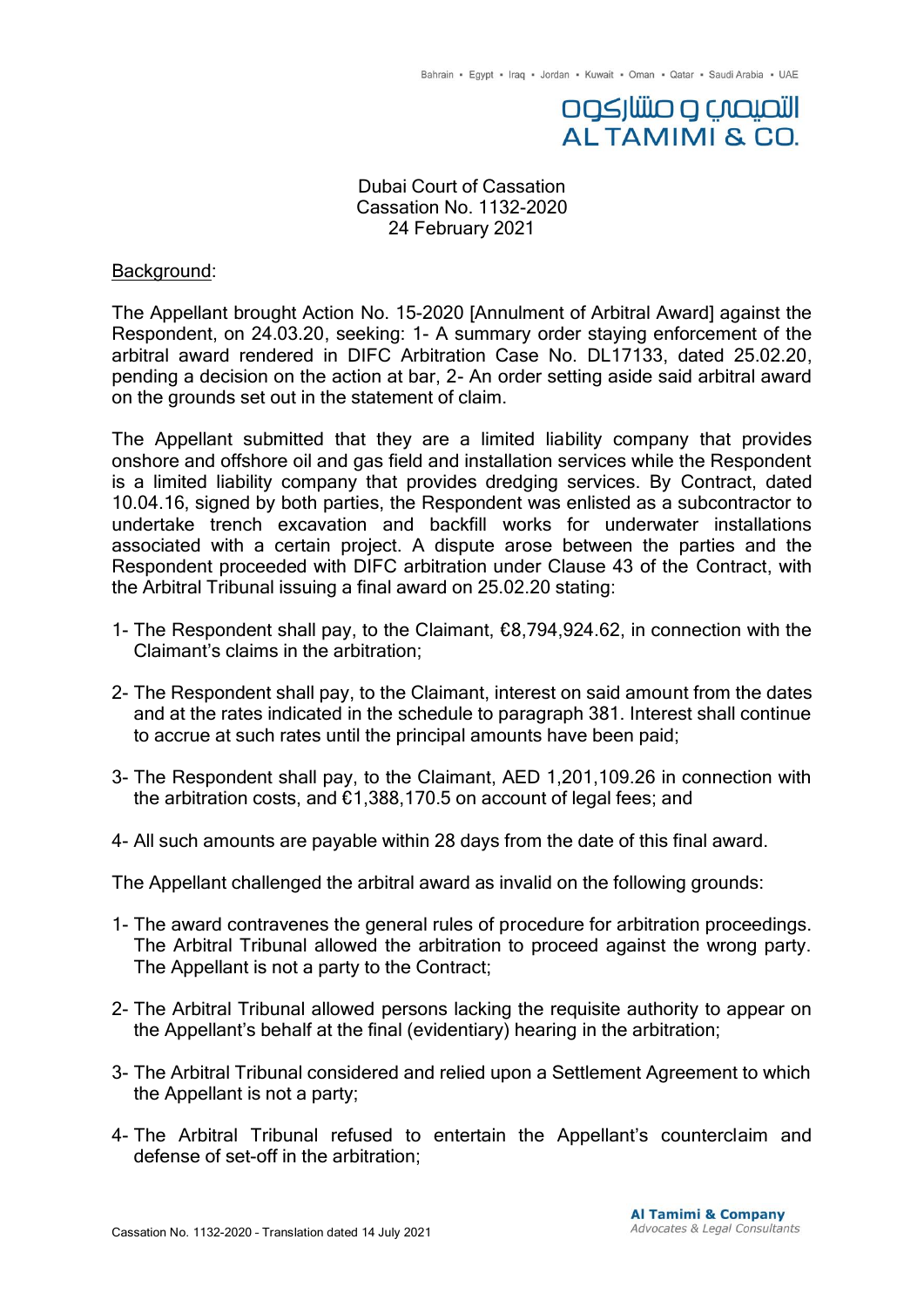## **DOSJUJIO O CAQUOJI ALTAMIMI & CO.**

- 5- The Arbitral Tribunal heard and relied upon the wrong expert witness;
- 6- The Arbitral Tribunal applied interest in a manner contrary to law and Islamic Sharia; and
- 7- Since genuine grounds exist for setting aside and the enforcement of the arbitral award before a decision has been made in the action will cause substantial damage, the Appellant seeks a stay of enforcement pending a decision on the action at bar.

#### Court of Appeal:

On 07.10.20, the Court of Appeal declined jurisdiction over the action.

#### Court of Cassation:

The Appellant appealed in cassation, online, on 05.11.20, arguing that the Court of Appeal contradicted, misapplied, and misinterpreted the law, gave erroneous reasoning, made wrong findings, went against established facts of record, and prejudiced its defense rights. The Court of Appeal declined jurisdiction over the action on the basis of Clause 43 (Dispute Resolution/Arbitration) of the Contract in which the parties expressly agreed in writing that the DIFC shall have jurisdiction over any dispute that may arise out of their Contract when the second half of Clause 43 evinces the parties' express written agreement that the seat (or legal place) of arbitration shall be UAE onshore (Dubai), in accordance with DIFC-LCIA Arbitration Rules. Article 16 of the LCIA Rules (the seat of arbitration and place of hearings) states that: "The parties may agree in writing the seat (or legal place) of their arbitration at any time before the formation of the Arbitral Tribunal and, after such formation, with the prior written consent of the Arbitral Tribunal. In default of any such agreement, the seat of the arbitration shall be DIFC (Dubai), unless and until the Arbitral Tribunal orders otherwise."

It is patently clear from the above that the parties agreed that the seat of arbitration is Dubai, not the DIFC, though they did opt into the DIFC-LCIA Arbitration Rules. The parties further agreed at Clause 41 (Governing Law) of the Contract that: "This Subcontract shall be construed, governed by, and performed in accordance with UAE Law. Further, Clause 7-2 of the Terms of Reference mentions that the parties and the Court have expressly agreed that the seat shall be onshore (Dubai). In addition to the parties' clear and express agreement that the seat (place) of arbitration is Dubai, the arbitration hearings and meetings were held at the Four Points Sheraton (Dubai onshore), not the DIFC. Yet, the Court of Appeal confused the use of the arbitral institution whose rules govern the arbitration proceedings with DIFC Court proceedings and DIFC-LCIA arbitration proceedings. Each DIFC-LCIA case is prefixed by DL, as in this instance (DL17131), whereas cases before the DIFC Court of First Instance are prefixed by CFI. This confirms that the case in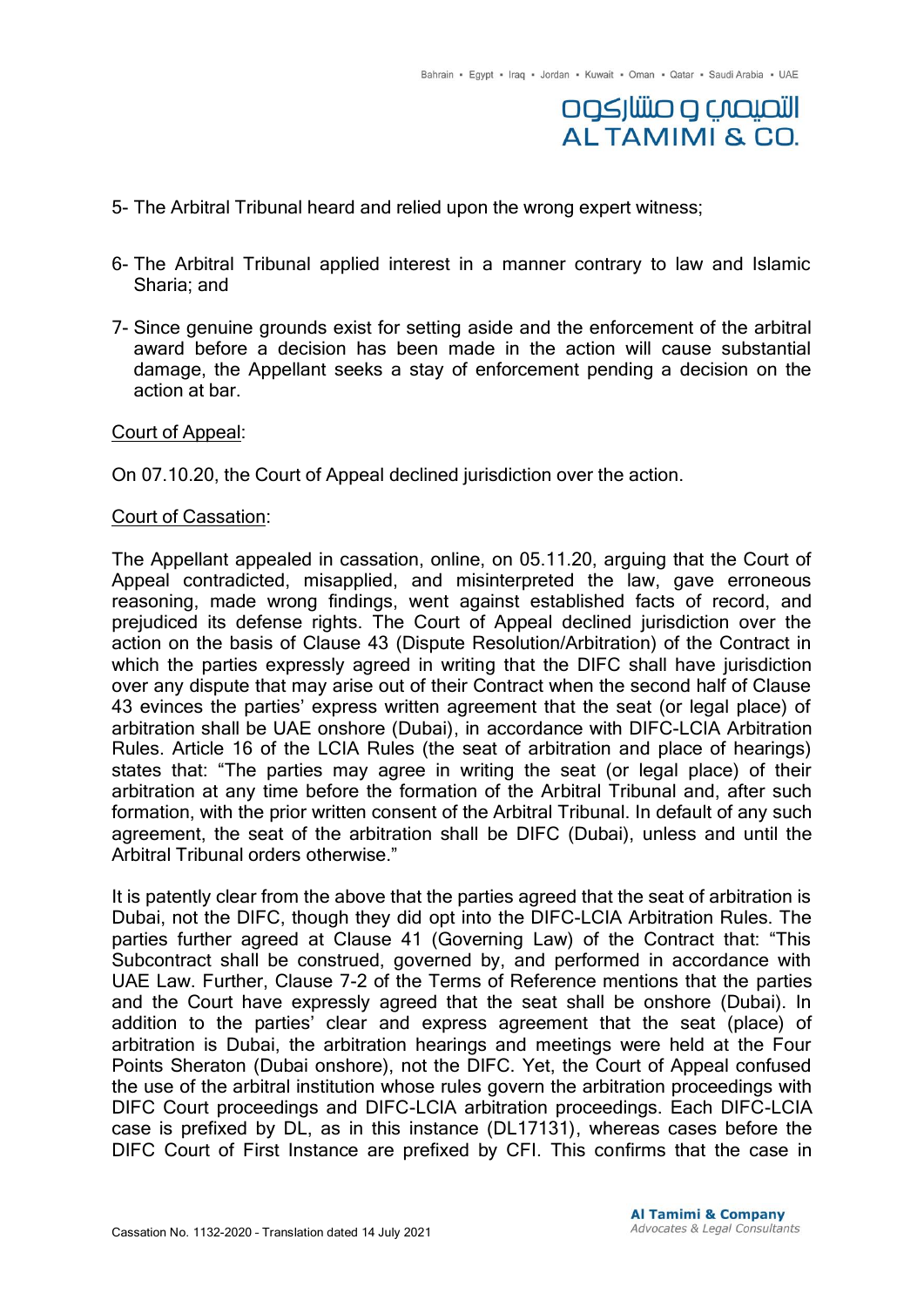### التصيصب و صنتار كوه **ALTAMIMI & CO.**

question was conducted by an arbitral tribunal in Dubai as opposed to the DIFC. Therefore, the arbitral award's reference to various DIFC laws is misplaced and has no bearing on the subject matter of the instant case.

The Court of Appeal further erred in confusing DIFC-LCIA arbitral awards with judgments of the DIFC Court of First Instance. The parties had agreed that the seat shall be Dubai, where the final award was issued. Therefore, the only court having jurisdiction to take cognizance of a challenge against an arbitral award issued in Dubai are the Dubai Courts, which accordingly possess jurisdiction, not the DIFC Courts. Moreover, Article 5 of the DIFC Law provides that: "Parties may agree to submit to the jurisdiction of any other court in respect of the matters listed under paragraphs (a), (b) and (d) of this Article." Such an agreement, that the seat of arbitration shall be in Dubai, is set forth in the second half of Clause 43 of the Contract. Hence, the Dubai Courts have jurisdiction over the case, not the DIFC Courts, as explained above. Furthermore, DIFC Law does not expressly provide for an action to set aside an arbitral award and only expressly provides for confirming an arbitral award. Nor does DIFC Law list specific points on which an arbitral award may be challenged, as clearly set out in the Arbitration Law and the action to set aside an arbitral award.

The Appellant advanced the following grounds for setting aside the final award under Article 53 of the Arbitration Law:

- 1- The Appellant is not a party to the Subcontract between the contractor and subcontractor and so, the Appellant has no right to enter into contract with the Respondent who was aware of this fact. Accordingly, all rights acquired and obligations owed under the Subcontract are confined to subcontractor and the Respondent and the Appellant is a non-party to the Contract, both rights and obligations-wise. Indeed, a subcontractor may only be contractually engaged by a contractor who is contractually engaged by the employer which is not the case with the Appellant. The arbitral award is thus void for contravening the general rules of procedure for arbitration proceedings;
- 2- The Arbitral Tribunal allowed persons who were not legally authorized to represent the Appellant to appear at the final hearing;
- 3- The Arbitral Tribunal relied upon a Settlement Agreement to which the Appellant is not a party;
- 4- The Arbitral Tribunal refused to entertain the Appellant's counterclaim and defense;
- 5- The Arbitral Tribunal relied upon the report of an expert not approved by the Respondent. The Arbitral Tribunal relied on evidence of delay from the expert who had been appointed as quantum expert for the Respondent. The Arbitral Tribunal took decisions related to actions concerning delay in reliance on evidence from an expert who had not been duly appointed or approved to present such evidence.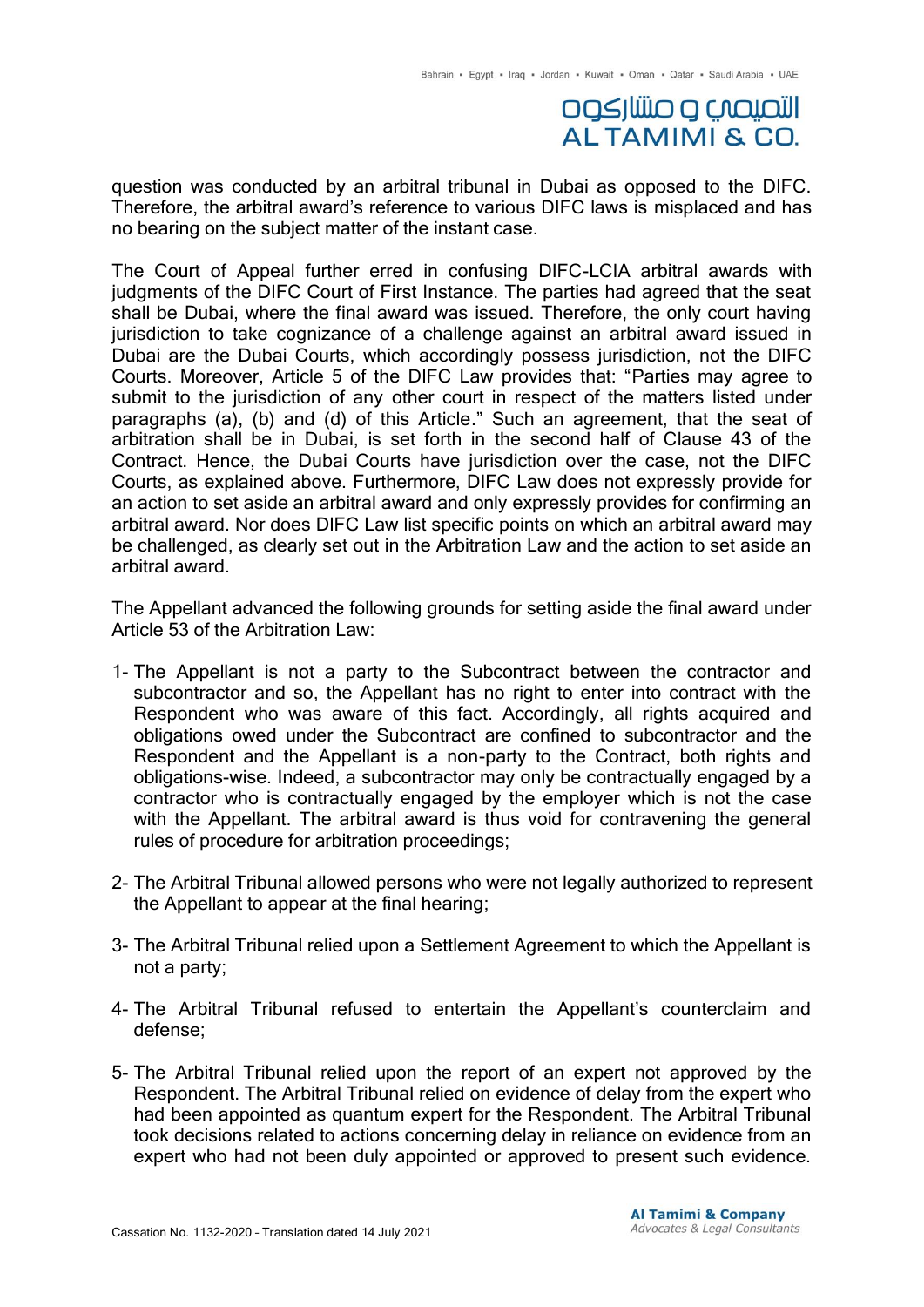## التصيصب و صنتار كوه **ALTAMIMI & CO.**

The Arbitral Tribunal heard oral evidence from the Respondent's quantum expert on delay issues without an expert report when the Respondent should have instead put forward Mr. Adams as a delay expert who would accordingly be permitted to give evidence;

- 6- The Arbitral Tribunal calculated interest in a manner contrary to law and Islamic Sharia; and
- 7- The Appellant, adduced, in addition to all of the above, a further ground, pursuant to Article 41(5),(3) of the Arbitration Law, viz. the arbitrators did not sign all the pages of the arbitral award covering both the reasons and operative part but signed a separate sheet which does not contain the decision and a part of the reasoning. The signatures of the arbitrators do not appear on all the pages of the award, except for the signatures which appear on the last page which is completely removed from the reasoning and irrelevant to any part of the decision. The other pages of the award which contain the facts, reasoning, and the decision do not include the arbitrators' signatures. Moreover, the Arbitral Tribunal set out its award under what it termed a "table of contents," which begins with the preamble at p. 1 and ends with the decision at p. 105 whereas the signatures of the arbitrators appear on p. 106 to which no reference is made in the table of contents.

#### Court of Cassation's Response:

The first part of this contention is without merit. The essence of Articles 2, 8, 10 of Law No. 9 of 2004, as amended by Law No. 7 of 2011 in respect of the Dubai International Financial Centre, Articles 1, 2, 3, 5 of Law No. 12 of 2004 in respect of the Judicial Authority at Dubai International Financial Centre, as amended by Law No. 16 of 2011 and Law No. 5 of 2017 in respect of the DIFC Courts, as held by the Court of Cassation, is that the law recognizes the DIFC Courts as a standalone judicial authority with independent functions, as prescribed by law. The DIFC Court of First Instance has, by law, exclusive jurisdiction to hear and determine any civil, commercial, or labor claim or dispute to which the DIFC or any DIFC Body or DIFC Establishment is a party; civil, commercial, and labor claims and disputes arising out of or relating to a contract or promised contract, whether partly or wholly concluded, finalized or performed within the DIFC or that will be performed or is supposed to be performed within the DIFC pursuant to express or implied terms stipulated in the contract; civil, commercial, and labor claims and disputes arising out of or relating to any incident or transaction which has been wholly or partly performed within the DIFC and is related to DIFC activities; appeals against decisions or procedures made by the DIFC Bodies where DIFC Laws and DIFC Regulations permit such appeals; and any claim or action over which the DIFC Courts have jurisdiction in accordance with DIFC Laws and DIFC Regulations. The DIFC Court of Appeal has exclusive jurisdiction to determine appeals against judgments and decisions made by the Court of First Instance. Judgments rendered by the Court of Appeal shall be final and conclusive, and shall not be subject to appeal by any means of appeal. From its base in the DIFC, the DIFC-LCIA Arbitration Centre, a JV, operates as a DIFC Establishment under Article 2 of Law No. 12 of 2004, as superseded by the